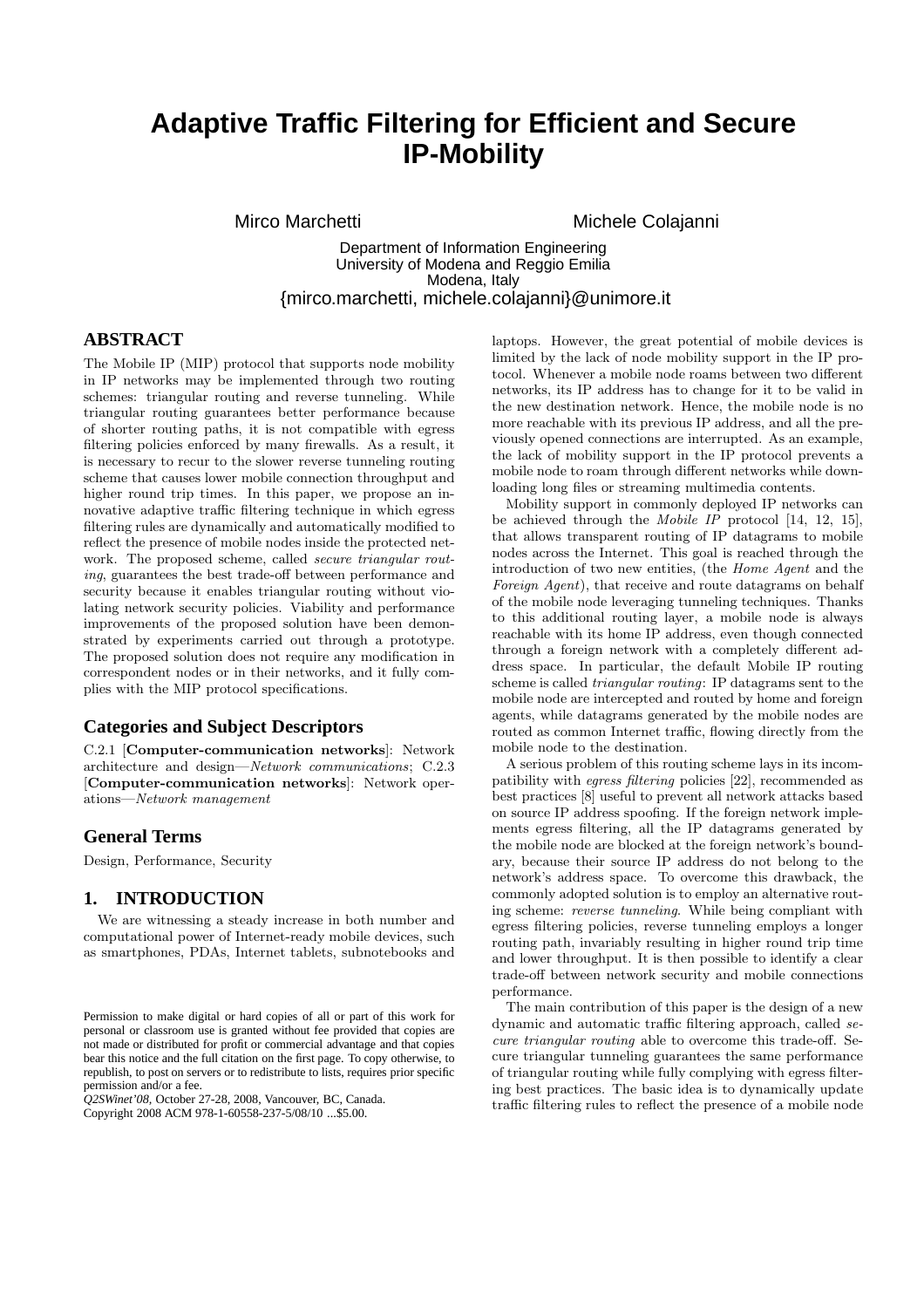inside the protected network. When a mobile node roams into a foreign network, the foreign agent (trusted element in any MIP enabled network) interacts with the traffic filtering element (typically a firewall, or a border router) adding the rules needed for IP datagrams generated by the mobile node to pass through the network border without being blocked. The same rules are automatically removed as soon as the mobile node leaves the foreign network.

Viability of the proposed solution is demonstrated through a prototype, developed by modifying the source code of *Dynamics*, a popular and open source MIP implementation [4]. The prototype has been used to evaluate the performance gain of the proposed solution in realistic scenarios characterized by different network conditions.

In Section 2, we outline the elements of the MIP protocol that are relevant to the considered problem. In Section 3, we present the novel solution, called *secure triangular routing*, with a special focus on security and design of a prototype implementation. In Section 4, we describe the experimental evaluation of the proposed and existing solutions. In Section 5, we discuss related work. Some conclusions are drawn in Section 6.

## **2. MOBILE IP**

The aim of the Mobile IP (MIP) [14, 12, 15] protocol is to allow mobile hosts to communicate with other mobile or fixed host in the Internet through the IP protocol. For this to happen, MIP provides a way to contact a mobile node using its home address (i.e., the IP address assigned to the mobile node when it is connected to its home network) independently of its current position. This goal is reached through the deployment of a simple infrastructure, consisting of two mobility agents installed in both the home network and the foreign network (defined as the network to which the mobile node is currently connected). These mobility agents are called *home agent* and *foreign agent* respectively.

It is possible to identify three main operations in the MIP protocol: discovery, registration and tunneling.

The *discovery* phase allows a mobile node that is roaming within a foreign network to discover the foreign agent and start the registration phase, required to obtain an IP address valid within the foreign network address space. This temporary IP address is called *care of address*. Foreign agent discovery is normally achieved through *agent advertisement* messages, periodically broadcasted by the foreign agent itself. Alternatively, an impatient mobile node may force a foreign agent to immediately send an agent advertisement message by broadcasting an *agent solicitation* message.

After having discovered a foreign agent inside the foreign network, the mobile node starts the *registration* phase by sending a *registration request* message to the prospective foreign agent. This request is forwarded to the home agent, that send a *registration reply* message to grant or deny the registration. The reply is processed by the foreign agent and then forwarded to the mobile node, concluding the registration phase. To improve the MIP security, *MIP authentication extensions* provide the ability to mutually authenticate mobile node, home agent and foreign agent, as well as to prevent reply attacks.

After having accomplished both the discovery and registration phases, a mobile node connected to the Internet through a foreign network has two different IP addresses: the (permanent) home address and the (temporary) care of



Figure 1: Triangular routing

address. MIP defines two different routing and tunneling schemes that can be used to make a mobile node reachable through its home address independently from its current position: *triangular routing* and *reverse tunneling*.

#### **2.1 Triangular routing**

The path followed by packets sent through triangular routing is sketched in Figure 1. IP datagrams sent by the correspondent node to the mobile node are always able to reach the home network by mean of normal IP routing. Once those datagrams are inside the home network, they are intercepted by the home agent and sent to the current mobile node's care of address through a tunnel, whose endpoint is the mobile node's foreign agent. The encapsulated datagrams are then received by the foreign agent that extracts the original datagrams from the tunnel and delivers them to the mobile node. Hence, communication between correspondent node and mobile node is mediated by home agent and foreign agent. On the other hand, IP datagrams originating from the mobile node and addressed to the correspondent node are delivered through normal IP routing, without the need for any tunneling operation. Triangular routing is the default routing scheme adopted by the MIP protocol, however its use can be prevented by the enforcement of popular traffic filtering policies at the perimeter of the involved networks. In particular, it is not possible to communicate through the triangular routing scheme if the foreign network applies *egress filtering*.

#### **2.2 Egress filtering**

Egress filtering [22] is a traffic filtering policy applied by firewalls and border routers at the boundary of networks. The main idea behind egress filtering is to prevent the nodes connected inside a network to generate IP datagrams with a spoofed source address. Source address spoofing is a very simple and effective way to hide the real source of an IP data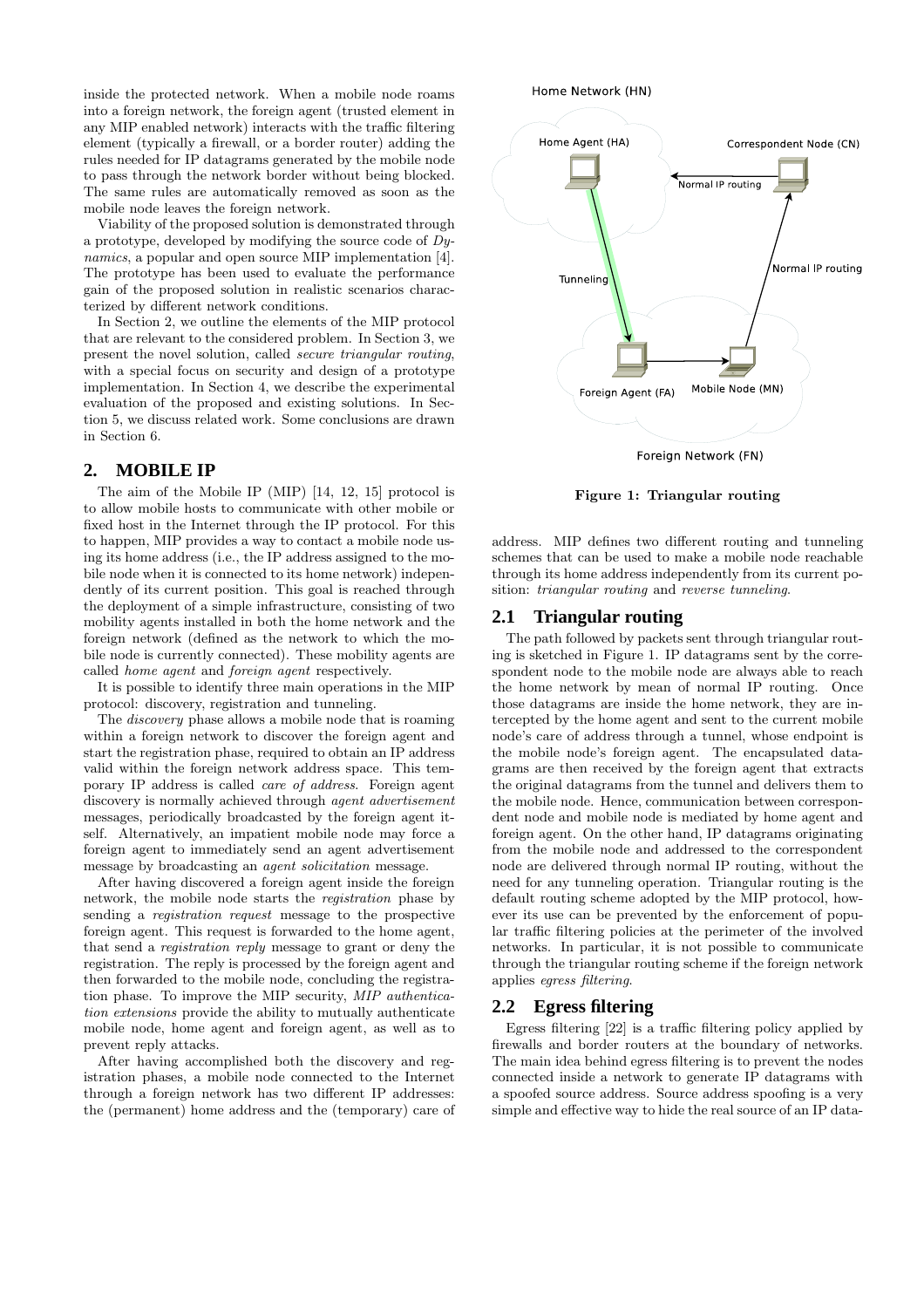Home Network (HN)



Figure 2: Reverse tunneling

gram, and this technique is widely used in several networkbased attacks (such as DoS and DDoS) and stealth network scanning activities. For those reason, adoption of egress filtering policies is a widespread best practice [8]. In most of the cases, egress filtering policies are implemented by checking whether or not the source address of IP datagrams generated from inside the network belongs to the network's address space. If it is so, the source IP address is topologically valid, and the datagram is allowed to leave the network. On the other hand, if the source address does not belong to the network address space the datagram is dropped.

Egress filtering, however, is not compatible with MIP's triangular routing. All the datagrams generated by a mobile node connected to the Internet through a foreign network have its home address as source address. Such address is a routable IP address belonging to the mobile node's home network, hence it is not topologically correct within the foreign network address space. As a result, if the foreign agent's security policies include the egress filtering best practice, all the datagrams generated by the mobile node are dropped at the foreign network's border, preventing any communication between mobile node and correspondent node. To overcome this problem, thus enabling mobile node to communicate even if the foreign network apply egress filtering, the MIP protocol allows to fall back to the less efficient reverse tunneling.

## **2.3 Reverse tunneling**

As shown in Figure 2, reverse tunneling differs from triangular routing in the path followed by IP datagrams generated by the mobile node.

To avoid sending invalid network packets through the network boundary, all the datagrams generated by the mobile node are intercepted by the foreign agent and forwarded to the home agent through a tunnel. The source address

of network packets used for tunneled communication is the foreign agent's IP address, which is topologically valid inside the foreign network and not dropped by the network device implementing the egress filtering policy. The mobile node then decapsulates the original datagrams from the tunnel, and relays them to the correspondent node through normal IP routing. The source IP address of these network packets is the mobile node's home address, which is topologically valid with respect to the home network's address space. Hence this routing scheme complies with the egress filtering security policy.

Reverse tunneling's downside is that the use of a tunnel to forward packets from the foreign agent to the home agent necessarily implies a longer routing path, resulting in a higher round trip time between mobile node and correspondent node. Moreover, depending on the transport protocol employed for communication, an higher round trip time may also cause a sensible throughput decrease (as is the case of TCP).

#### **3. SECURE TRIANGULAR ROUTING**

The main contribution of this paper is the description of a dynamic and automatic network management technique able to overcome the trade-off between MIP connection performance and network security policies.

When egress filtering policies are enforced at the network boundaries, the packet filter (whether a border router or firewall) checks that the source address of all the outgoing packets is valid within the protected network's address space. The main reason because the check is performed on the address space, rather than verifying that the source address belongs to one of the hosts currently active inside the network, is to simplify the network filter management. Indeed a similar implementation would be more effective, preventing a node to generate IP datagrams with spoofed IP addresses belonging to the network address space, but currently unused. However, such a filtering policy would require the implementation of a tracking mechanism to keep trace of all the active hosts connected inside the network. Moreover, the list of active addresses should be continuously updated to reflect host connections, disconnections and IP address changes. This operation may be not practical, especially for networks with non-trivial size and with a high churn rate. Moreover, that tracking mechanism should be secured, thus preventing an attacker to make the tracking system believe that arbitrary IP addresses are currently active (leading to the introduction of unauthorized traffic filtering rules) or inactive (thus preventing its legitimate owner to communicate).

Our proposal is based on the simple observation that, within the scope of mobile nodes relying on the MIP protocol, this tracking mechanism already exists, and offers all the required guarantees of security and data freshness. Indeed, the foreign agent always knows both the care of address and the home address of all the mobile nodes currently allowed to connect to the Internet through the foreign network. These information are constantly updated, and MIP registration mechanisms provides strong security guarantees by leveraging authentication extensions.

We propose to make the most of this foreign agent's knowledge by dynamically reconfiguring the packet filter. This design choice allows for a dynamic and completely automatic update of the packet filtering rules used to enforce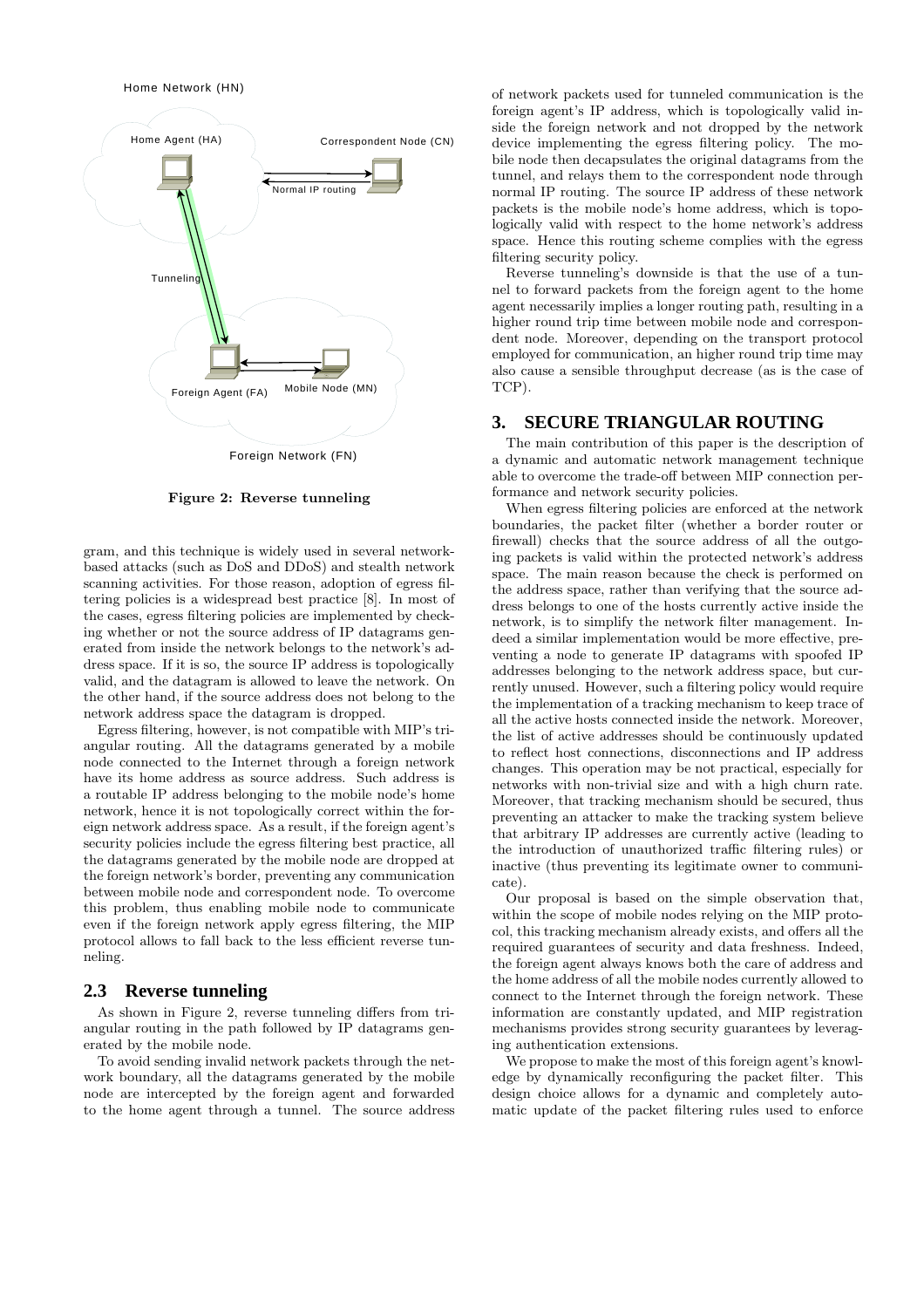

Figure 3: Secure Triangular Routing: activity diagram

the egress filtering security policy, thus taking into account the mobile nodes that are currently connected inside the network. Following that idea, we extend the MIP registration phase by adding the steps required to interact with the packet filter. An activity diagram describing the proposed registration scheme is depicted in Figure 3.

The first four messages exchanged in Figure 3 represent the standard MIP registration phase. After having received a registration reply message from the home agent allowing the registration phase to continue, the foreign agent opens a connection with the packet filter (a firewall, in this example) and adds a single rule that allows IP datagram having the mobile node home address (HoA) as source address to leave the protected network. This rule is also automatically removed by the foreign agent as soon as the registration expires (for example, because the mobile node node roams to a different foreign network, or because the registration is not renewed). Hence, after the registration expires a possible attacker (the "spoofer node" in Figure 3) is not able to send spoofed IP datagrams using the mobile node's home address.

The proposed approach, called *secure triangular routing* (STR) allows the use of the more effective triangular rout-

ing scheme, without the need to relax the foreign network's security policies. STR can be deployed just by modifying the foreign agent's implementation. Moreover, being the modified foreign agent fully compliant with the MIP standard, no modification in other mobility agents, network components or correspondent and mobile nodes is required.

## **3.1 Security considerations**

The addition of the rule necessary to allow IP datagrams having the mobile node's home address as source address to leave the protected network is *not* a relaxation of the egress filtering security policy. Each mobile node already registered to the foreign agent, although only temporarily, is connected to the network and is authorized to send its network packet through the network boundary.

The integration between foreign agent and packet filter allows us to leverage all the security properties of the MIP protocol with authentication extension. Mutual authentication among foreign agent, mobile node and home agent is guaranteed, as well as protection from replay attacks. Those mechanisms effectively prevent attacker nodes from exploiting the STR implementation by replaying previously eavesdropped traffic to force the foreign agent in a fake registration and to feed stale or deliberately false rules to the packet filter. The connection between foreign agent and the packet filter has also to be secured, providing mutual authentication among these two network elements, as well as protection from man in the middle and replay attacks. All these guarantees can be easily achieved through the application of widespread cryptographic primitives (see Section 3.2).

Increased security levels may also be achieved by limiting foreign agent's ability to modify the packet filter ruleset. In particular, the foreign agent only needs to be able to:

- add a rule allowing IP datagrams with a single known source address that does not belong to the network address space to *leave* the network (no new traffic is allowed to enter the protected network)
- remove a packet filter rule, but *only if that rule has previously been added by the foreign agent itself* (all the other filtering rules are not modified)

Other limitations can be arbitrarily imposed on the highest number of rules that the foreign agent may add and on the highest rate at which those rules can be added, thus preventing a compromised foreign agent to disrupt packet filter performance by adding too many rules at a too high rate.

All these security measures effectively prevent the exploitation of dynamic packet filter reconfiguration by an attacker. Hence, we state that STR is as secure as a standard MIP implementation, while being able to achieve better performance.

## **3.2 Prototype implementation**

We demonstrate the viability of the proposed solution through a fully functional prototype, based on open source software.

The prototype is based on a modified version of the *Dynamics* [4] MIP implementation. To enable the interaction between the foreign agent and the packet filter, we identified the functions used by Dynamics to establish and tear down the tunnel between foreign agent and home agent. This tunnel is used in both the triangle routing and reverse tunneling configurations, is established only after a successful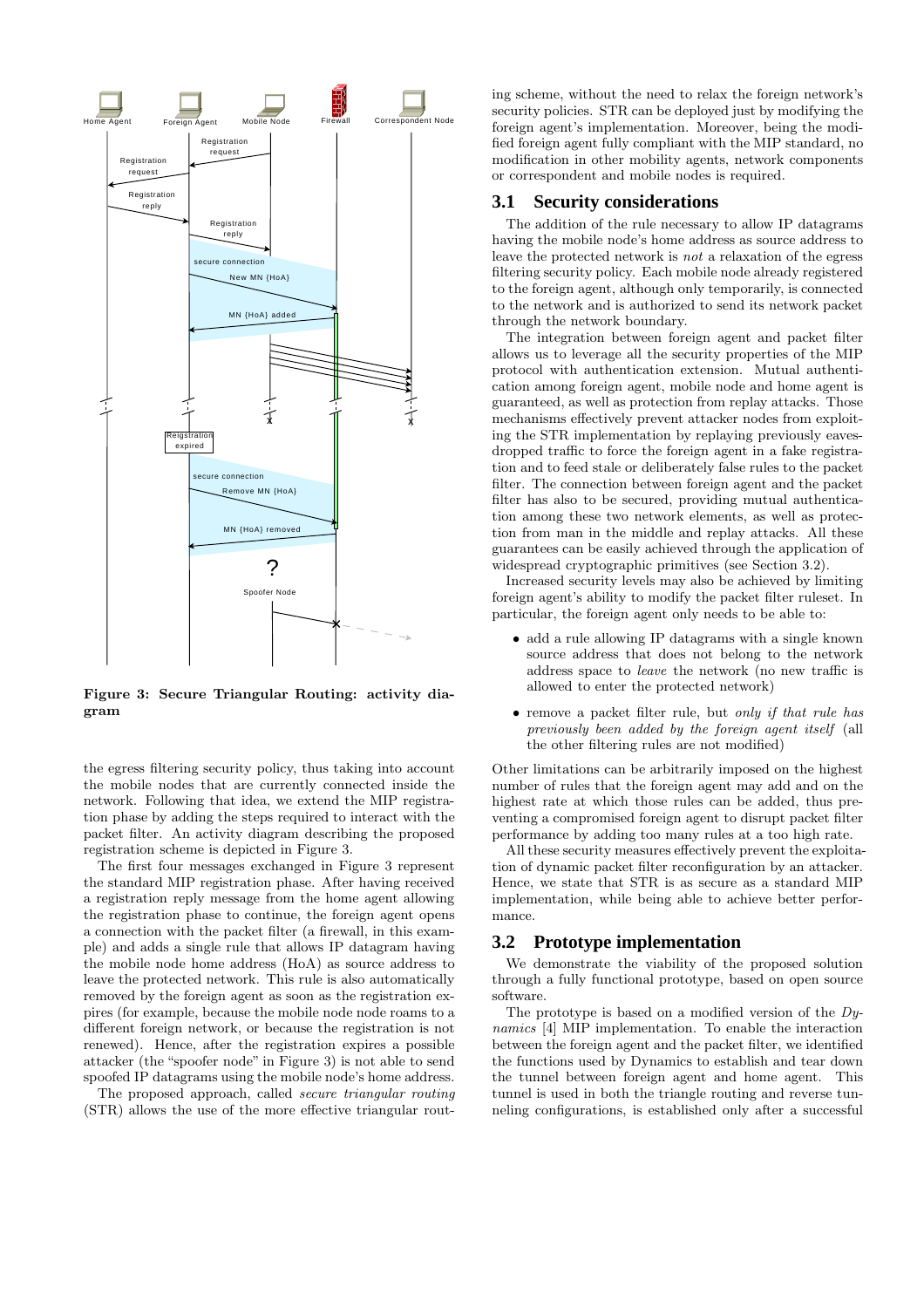registration and is destroyed immediately after the registration expires or the mobile node becomes unreachable. In Dynamics, those functions are called *create tunnel upwards* and *set expr timer* respectively.

In our STR implementation, we modified those function to spawn a new process whose only purpose is to interact with the packet filter. Filtering rule update is then performed in parallel with tunnel management, thus minimizing the time required to complete the mobile node handoff. This concurrency does not introduce race conditions, because communications between home agent and foreign agent happens by means of IP datagrams that comply with egress filtering policies, and that are not dropped by the packet filter even though filtering rules have not been updated yet. The current implementation also checks the outcome of the packet filter interaction. If for any reason (for example, a temporary inability to communicate with the packet filter) the filtering rules can not be updated, the foreign agent is able to fall back to the slower reverse tunneling scheme, thus guaranteeing mobile nodes' connectivity.

While the proposed STR approach is generally applicable, the design and deployment of the interface between the foreign agent and the packet filter is necessarily influenced by the technology used to implement the egress filtering policy. In our prototype, traffic filtering policies are enforced through a Linux firewall, running iptables<sup>1</sup>.

The foreign agent adds and removes iptables rules indirectly, by opening an SSH connection to the firewall and executing an interface script. The SSH connection provides public key mutual authentication between foreign agent and firewall, as well as protection from eavesdropping, replay and men in the middle attacks. The script's aim is to restrict the actions that the foreign agent may perform to the bare minimum, as well as decouple foreign agent activities from the specific commands used to modify the iptables ruleset.

## **4. EXPERIMENTAL RESULTS**

## **4.1 Experimental setup**

The performance gain that can be achieved by adopting the proposed solution has been evaluated through several experiments carried out in an emulated network setup. The topology is shown in Figure 4.

We deployed the MIP agents in two different networks, connected to the Internet. The foreign network is connected to the Internet through a firewall, implementing the egress filtering best practice: only IP datagrams with a routable source address belonging to the network address space are allowed to go through the network boundary. The home network is connected to the Internet through a gateway, that may also implement traffic filtering best practices (we do not make any assumption on the ability of the home network's gateway to filter network packets). Home agents and foreign agents have been implemented with our modified version of Dynamics, installed on Linux machines. Correspondent node and mobile node are normal Linux machines, and do not require any MIP-related software, nor modification in the TCP/IP stack. For the sake of simplicity, in the described experimental setup the correspondent node is a fixed host connected to the Internet. However we do not make any assumption on the correspondent node ability to



Foreign Network (FN)

Figure 4: Emulated network topology

roam among different network, and the correspondent node may well be a mobile node itself. On the other hand, the mobile node is assumed to roam from the home network to the foreign network.

The described network topology has been realized by emulating all the required hosts through User Mode Linux (UML)<sup>2</sup> . The *netem*<sup>3</sup> WAN emulator has also been installed on all the nodes connected to the Internet (the firewall in the foreign network, the gateway in the home network, and the correspondent node) to emulate different bandwidth, network delay and packet loss constraints. Our STR implementation has been installed in the foreign agent, while the home agent runs an unmodified Dynamics installation (though nothing prevents the use of STR in the home agent, also). Our experimental setup has been validated by opening TCP connections between the mobile node and the correspondent node (the mobile node downloaded large files from an Apache web server installed in the correspondent node) and verifying the mobile node ability to roam to the foreign network while maintaining the connection active.

This experimental setup has been used to measure the performance of network communications between correspondent node and mobile node in both reverse tunneling and secure triangular tunneling scenarios. In particular, we experimentally evaluated two metrics relevant to the end-toend communication performance: round trip time and TCP connection throughput.

## **4.2 Round Trip Time**

The graph shown in Figure 5 compares the round trip time (RTT) values of IP datagrams sent between the mobile node and the correspondent node using reverse tunneling and secure triangular routing schemes. RTT measurements have been repeated under different network conditions. The Y-axis represent the RTT, measured in milliseconds, wile the X-axis represent the delay introduced by netem on the home network's gateway, affecting all the network packets flowing between the home network and the Internet. By varying this delay we are able to increase the "network distance" between the home network and both the correspondent node and the

<sup>1</sup>http://www.netfilter.org/projects/iptables/

<sup>2</sup>http://user-mode-linux.sourceforge.net/

<sup>3</sup>http://www.linuxfoundation.org/en/Net:Netem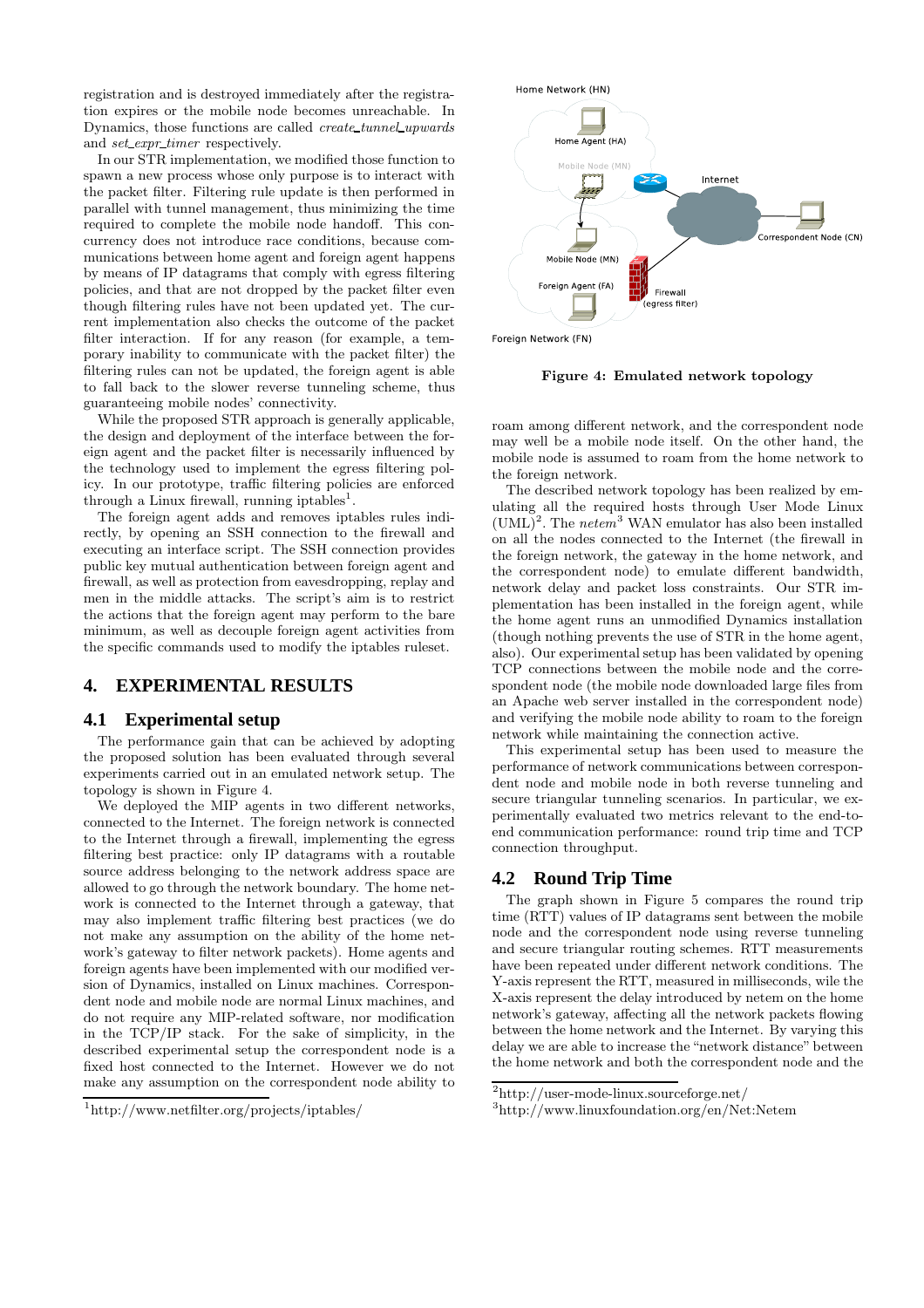

Figure 5: Round Trip Time comparison between secure triangular routing and reverse tunneling

foreign network. The delay introduced by netem on the foreign network's gateway is fixed and equal to 45ms.

As expected, the RTT for both the routing schemes increases with the increase of the delay between the home network and the Internet. However, due to its asymmetry, triangular routing RTTs are always lower with respect to reverse tunneling. Moreover, triangular routing performance gain steadily increases for higher network delays.

## **4.3 Throughput**

To evaluate the impacts of higher RTT values on end-toend MIP performance, we measured the throughput of TCP connections between the mobile node and the correspondent node. Throughput measurements have been carried out using the network benchmark tool *netperf* <sup>4</sup> . In analogy with Section 4.2, throughput has been measured for different delays introduced by netem on the home network's gateway. Each measurement has been repeated until netperf reached a confidence interval of 2% with 99% confidence. Experimental data are shown in Figure 6. The X-axis represents the delay introduced by netem on the home network's gateway, while measured throughput is shown on the Y-axis.

It is possible to observe how detrimental a large value of RTT is for the TCP protocol. While higher delays invariably results in a lower throughput for both the routing schemes, the throughput achieved through secure triangular routing is consistently higher than the reverse tunneling throughput. As observed for the RTT, the performance gain that can be achieved using triangular tunneling grows with the growing of the network delay.

## **5. RELATED WORK**

Several papers addressing performance and security issues of the Mobile IP protocol have been published in literature.



Figure 6: Throughput comparison between secure triangular routing and reverse tunneling

In particular we directly compare with works published in the areas of routing optimization and security concerns.

#### **5.1 Routing Optimization**

In the fundamental trade off between routing efficiency and backward compatibility with all the standard IP hosts commonly connected to the Internet, MIP favours compatibility and transparency. This choice allows mobile nodes to communicate with correspondent nodes without requiring any modification in their software stack or in their networks. The main drawback is that triangle routing may be far from the optimal IP routing, especially if there is a significant distance between the home network and the foreign network. This problem is further exacerbated when, due to packet filtering policies applied by the involved networks, reverse tunneling becomes necessary.

The sub-optimal routing issue has been addressed by the same authors of the Mobile IP protocol in [16], where an extension to Mobile IP is proposed that allows the correspondent node to send IP datagrams directly to the mobile node, thus achieving the same efficiency level of normal IP routing. To obtain this result, the correspondent node needs to maintain an updated cache of *binding addresses*, used to store the care of addresses currently associated to all the mobile nodes with whom the correspondent node is communicating. The need to modify the networking stack of all the correspondent nodes accordingly represent the main drawback of this solution, as well as the main reason that prevents the integration of route optimization within the MIP protocol specifications.

Similar in principle to the main idea in [16], are the solutions proposed in [25] and [23]. In particular, in [25] authors propose to move the burden of storing and maintaining the binding cache list from the correspondent node to the border router of the correspondent node's network. While this solution allows a mobile node to communicate transparently with unmodified correspondent nodes, it requires mod-

<sup>4</sup>http://www.netperf.org/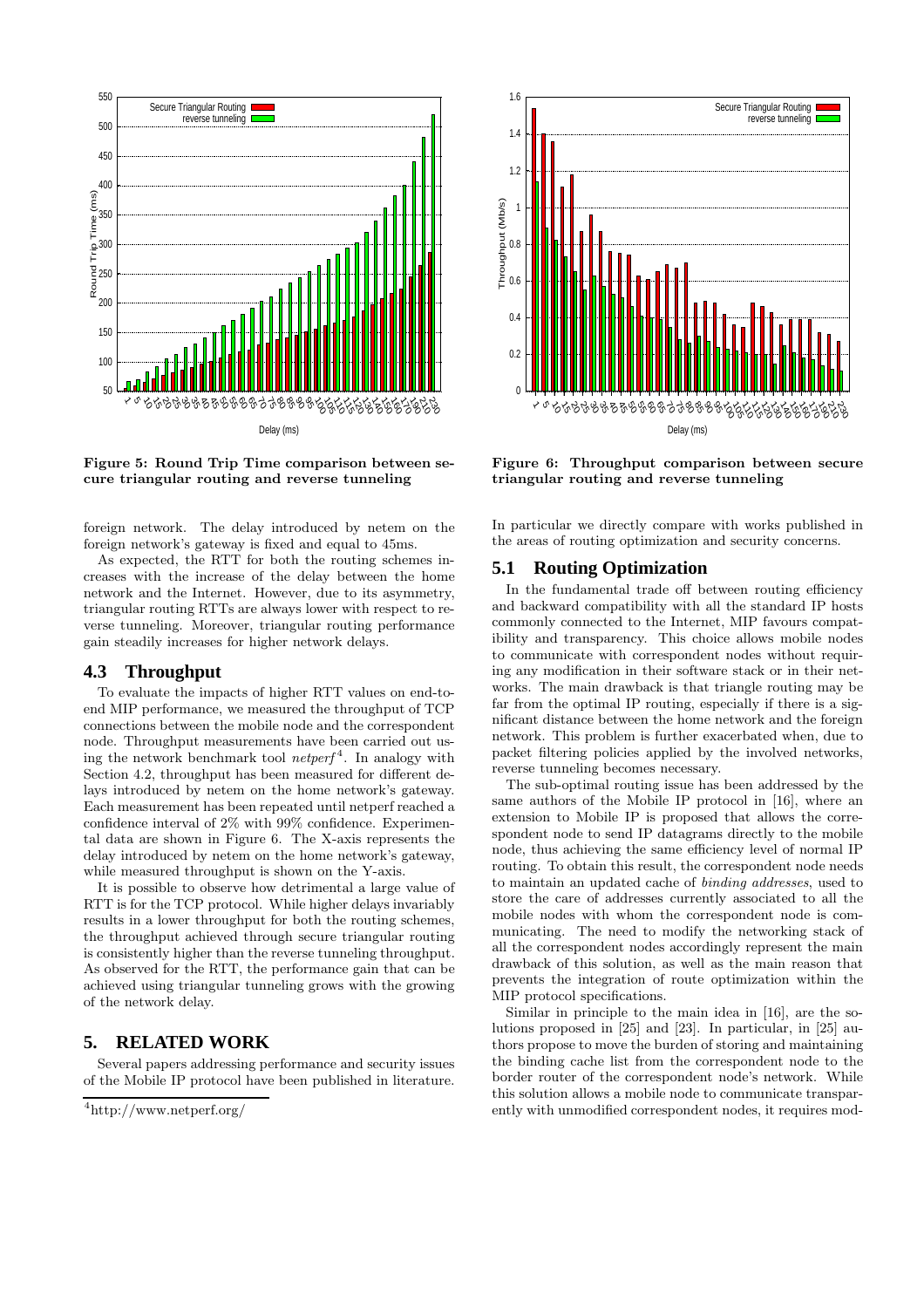ifications of the border router's software of (ideally) every network, including correspondent node's networks. On the other hand, in [23] the binding cache is not maintained by the correspondent node's border router, but by a completely new network element, called *correspondent agent*. From a compatibility perspective, [23] differs from [16] and [25] because no modifications are required in correspondent nodes or in their existing network component. Again, the introduction of a new mobility agent is required in (ideally) every network.

Our work clearly differentiates from the solution previously published in literature. We believe that any solution requiring modifications in the structure of existing networks and in the software stack of their components and hosts is not practical. Hence our main concern is to improve Mobile IP performance, while maintaining the highest possible degree of transparency, compatibility and interoperability with all the currently deployed hosts and network equipment. In this context, we acknowledge the triangular routing as suboptimal, but necessary routing scheme, and focus on removing the need of reverse tunneling.

#### **5.2 Security concerns**

The previous efforts in improving MIP security are mainly related to handoff and security associations with mobility agents. Solutions to these problems are described both in the MIP protocol specification [14] and further investigated in [13]. In particular, in [14] the problem represented by firewalling policies is also considered, and solved thanks to the introduction of reverse tunneling.

Several works exist that deal with integration between Mobile IP tunnels and Virtual Private Networks (VPN) [1, 3] and/or firewalls [11]. The proposed solutions provide secure mobile connections through the extensive use of (possibly encrypted) tunneled communications, having VPN concentrators (possibly implemented through modified firewalls or gateways) as endpoints. As an example, In [11] authors assume that networks are protected through a SKIP (Simple Key management for Internet Protocols, [20]) firewall, modified to be aware of Mobile IP packet format and semantic.

All of the proposed solutions relies on the underlying assumptions that all mobile and correspondent nodes are both willing and able to establish an encrypted tunnel or a dedicated VPN for each mobile connection. While this assumption can be true for specific scenarios (such as *Intelligent Transportation Systems* devised in [3]) this is not the general case for normal hosts connected to the Internet.

On the other hand, we only assume that it is possible to modify the filtering rules applied by the packet filter used to protect the foreign network. Moreover, our proposal is fully compliant with the Mobile IP standard, hence it can be easily integrated with VPN or more sophisticated firewalls and gateways whenever it is required by the specific deployment scenario.

#### **5.3 Other Mobile IP optimizations**

Several other works have been published that aim to improve performance of mobile connections. Interesting solution have been devised to avoid packet losses during handoffs, through packet buffering schemes [17, 24]. While those proposal do not shorten the handoff delay, they prevent packet losses, and the consequent slow down of TCP connections. Handoff delay can be effectively reduced through

regional [5, 21] and hierarchical [2, 9, 7] registration schemes, as well as multiple links [10], and specific configuration of wireless network interface in wireless LAN scenarios [19]. Other ways to omprove the end-to-end throughput of Mobile IP connections have been investigated, like the integration of Mobile IP traffic with Multi Protocol Label Switching (MPLS) [18] and the use of Stream Control Transmission Protocol (SCTP) instead of TCP as transport layer protocol [6]. All these optimization are orthogonal to our work. Moreover, being the proposed solution fully compliant with MIP, nothing prevents their integration.

To the best of our knowledge, secure triangular routing is the first proposal able to achieve the same performance of triangular routing in presence of egress filtering, while not relying on modifications to the Mobile IP protocol, or to correspondent nodes and their networks.

#### **6. CONCLUSIONS**

In this paper we present a novel dynamic packet filtering approach, called *secure triangular routing*, able to overcome the trade off between network security and performance typical of the Mobile IP protocol. Secure triangular routing is designed to provide the same performance of *triangular routing* without the need for security policy relaxation in MobileIP-enabled networks. In particular, secure triangular routing can be effectively used in networks implementing egress traffic filtering, thus being able to replace the slower *reverse tunneling* routing scheme. This goal is achieved by automatic and dynamic modification of traffic filtering rules, necessary to reflect the temporary presence of a mobile node inside a network. Both viability and performance of the proposed solution are demonstrated by experiments carried out through a prototype based on open source software. The described solution does not require any modification in correspondent nodes or in their networks, and it fully complies with the MIP protocol specifications. Hence, secure triangular tunneling is immediately applicable to all currently deployed IP networks.

## **7. REFERENCES**

- [1] T. Braun and M. Danzeisen. Secure mobile ip communication. In *Proc. of the 26th Annual IEEE Conference on Local Computer Networks (LCN'01)*, Tampa, FL, USA, November 2001.
- [2] R. Cáceres and V. N. Padmanabhan. Fast and scalable handoffs for wireless internetworks. In *Proc. of the 2nd ACM Annual International Conference on Mobile Computing and Networking (ACM MOBICOM'96)*, New York, USA, November 1996.
- [3] A.-T. Cheng, C.-H. Wu, J.-M. Ho, and D. Lee. Secure mobile ip communication. In *Proc. of the 2004 IEEE International Conference on Networking, Sensing and Control*, Taipei, Taiwan, March 2004.
- [4] Dynamics mobile ip. *http://dynamics.sourceforge.net*.
- [5] E. Fogelstroem, A. Jonsson, and C. E. Perkins. Mobile ipv4 regional registration. *Request For Comments 4857 (Experimental), Internet Engineering Task Force*, June 2007.
- [6] S. Fu and M. Atiquzzaman. Improving end-to-end throughput of mobile ip using sctp. In *Proc. of the 2003 Workshop on High Performance Switching and Routing (HPSR 2003)*, Turin, Italy, June 2003.